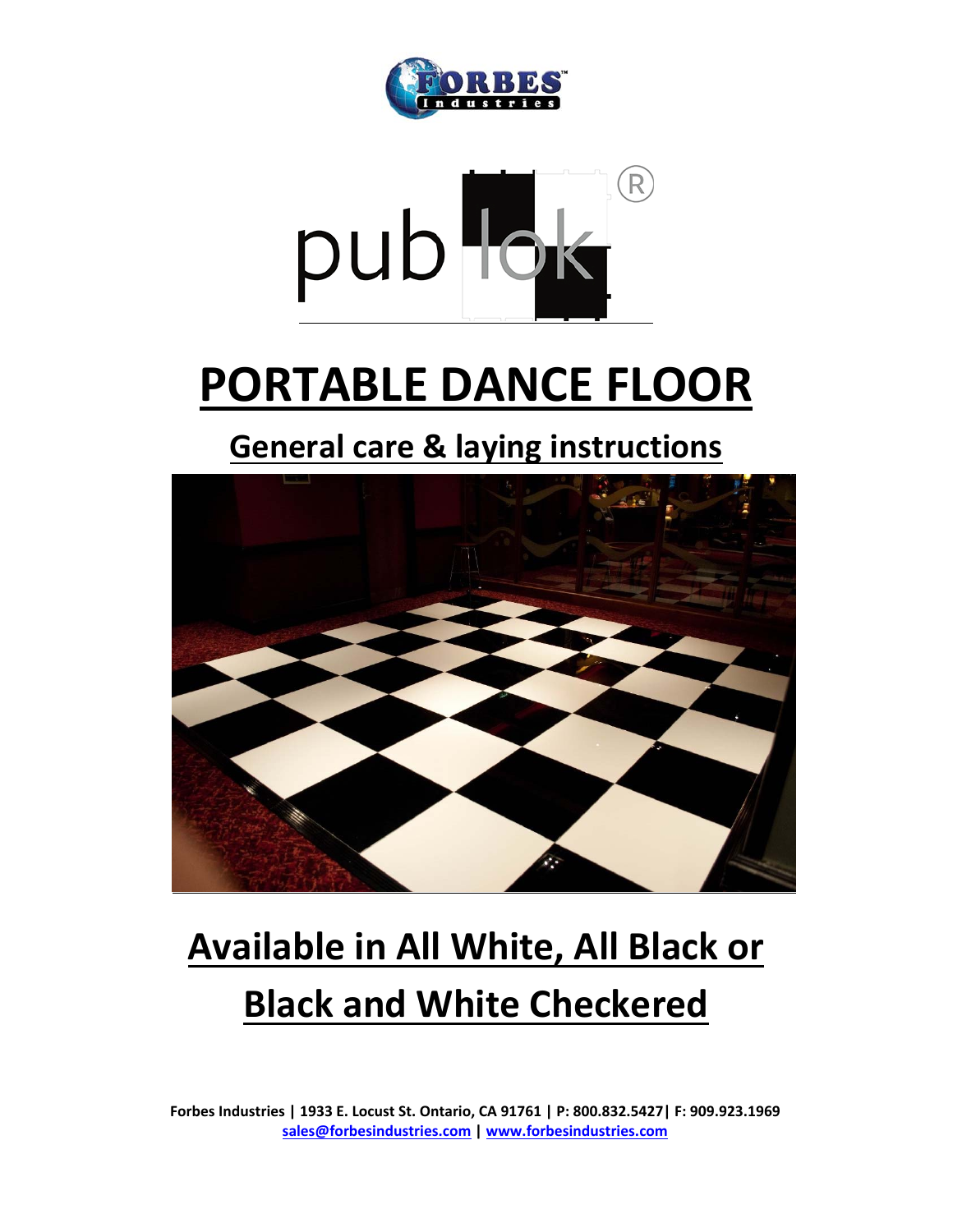

The Publok® portable dance floor consists of **FULL** and **HALF** panels which are set up in a "brickwork" design which in turn gives the floor its strength without the need for tools and/or screws. Panels have "lugs" attached on three sides (the side with three lugs are known as the "**END LUGS**") which interlock with the adjacent panels and one side without lugs. Along the other two sides are five **LUGS** which interlock with panels used in the rows above and below. The top row consists of **FULL** panels and then every even row (row 2, 4, 6 etc.) starts and ends with **HALF** panels. The *first* panel of each row is laid with the **"END LUGS"** pointing left and all following panels with the **"END LUGS"** pointing right. Surrounding the panels are aluminium edging strips also supplied in **FULL** and **HALF** lengths as well as the **CORNER** edges.

It helps to plan the dance area before laying panels to ensure you have the floor centered with the room itself or other furniture such as a stage unit.

Using the attached floor plan as a guide for your size of floor lay the floor as follows:

1. ROW 1: The first **FULL** panel is laid at the top left hand corner of the floor with the three "**END LUGS"** pointing to the *left* and then the second **FULL** panel is laid alongside the first with the **"END LUGS"** pointing to the *right*. The first two panels just sit next to each other. The third and the rest of the top row **FULL** panels can now be laid with the **"END LUGS"** pointing to the *right* with the bare side of the panel sitting on top of the previous panels **"END LUGS"**.



*! Ensure that the panels are flush along the top row.*

2. To help keep the top row in place, now fit the edging pieces across the top row starting from the left hand side with a **HALF** edge and then a **FULL** edge which will span the joint of the first two **FULL** panels. Continue fitting the **FULL** edging pieces with a **HALF** edge being used at the end of the row to fit flush with the right hand side.



*! Fit the edging by pushing the lugs under the panel rim at an angle and lowering the edge into place. DO NOT FORCE but adjust.*

**Forbes Industries | 1933 E. Locust St. Ontario, CA 91761 | P: 800.832.5427| F: 909.923.1969 sales@forbesindustries.com | www.forbesindustries.com**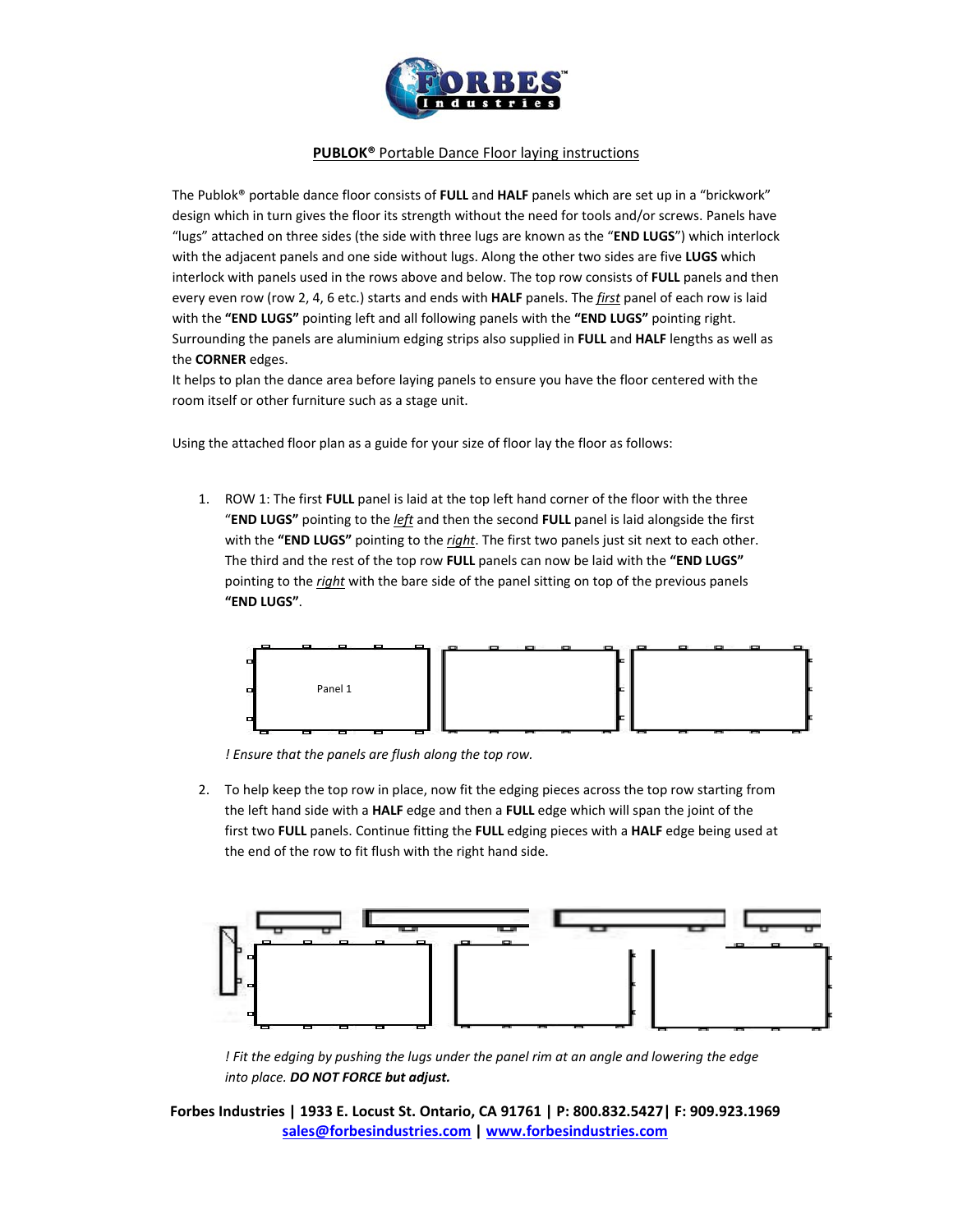

3. ROW 2: The second row starts with a **HALF** panel again on the left hand side. As with the first row, the **"END LUGS"** will point to the *left.* Now complete the row with **FULL** panels ending with a **HALF** panel, lugs pointing right.



*! The* five top *LUGS on the panels used in the second and all following rows are designed to slide under the rim of the frame on the adjacent panel. Holding the panel at an angle of between 30° and 45°, slide the lugs under the panel above. When the two panel frames are touching along the whole length of the panel, gently lower the panel into place.* \*\* It may be useful to have a second person standing on the first row of panels so as to keep *the top row in place while linking the second row of panels. If the panel frames are not square or not flush; DO NOT FORCE the panel down but simply adjust it until resistance is removed and the panel lowers itself.*

4. ROW3: The third row is laid as the first row with **FULL** panels



**Forbes Industries | 1933 E. Locust St. Ontario, CA 91761 | P: 800.832.5427| F: 909.923.1969 sales@forbesindustries.com | www.forbesindustries.com**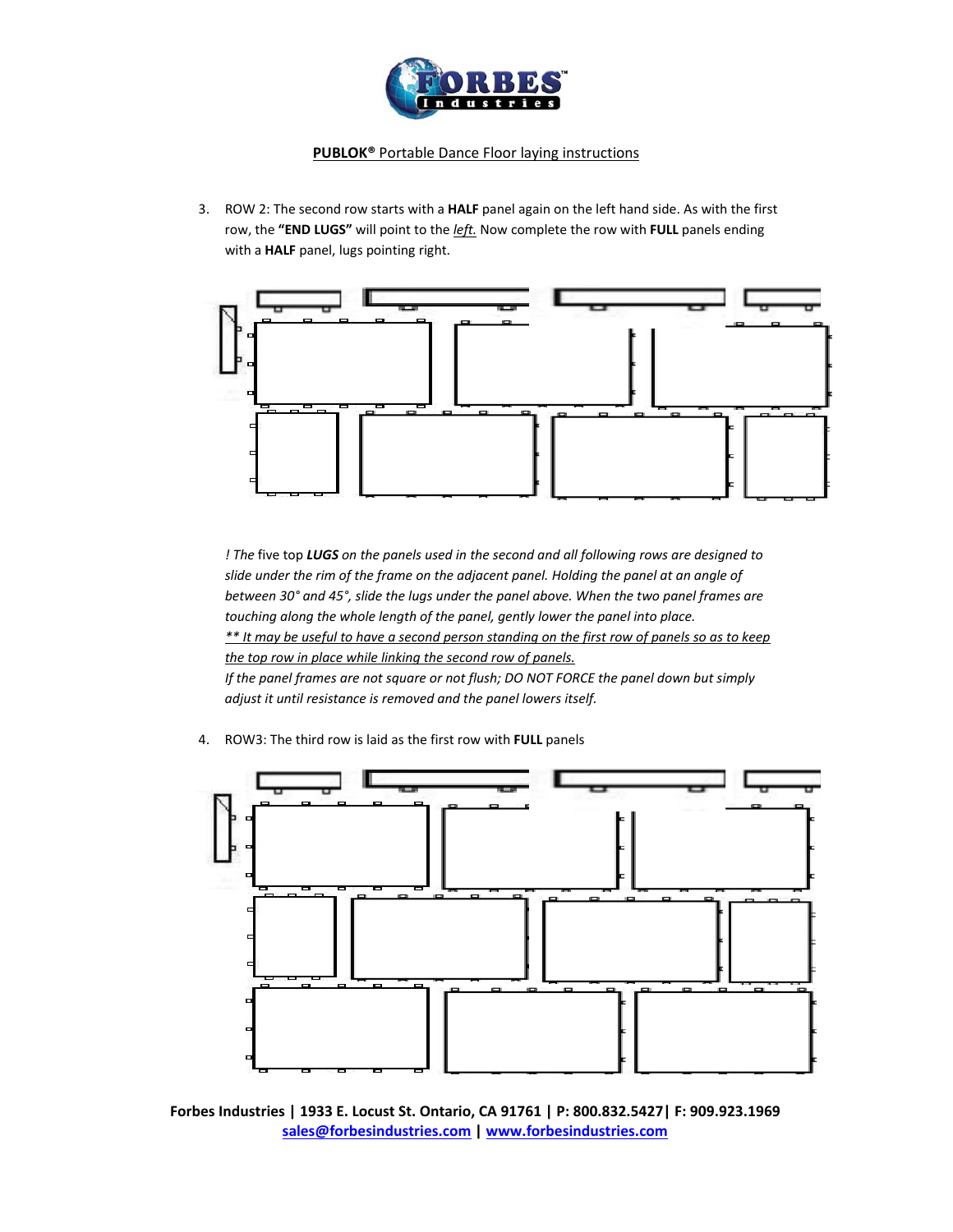



5. ROW4: The fourth row is laid as the second row starting and ending with a **HALF** panel.

- 6. FOLLOWING ROWS: Continue laying the floor in this fashion until the desired size of floor is achieved.
- 7. EDGING: now the edging can be completed. The top corner should have laid in operation 2 above. Start now at the top right hand side with a **Right hand** edge piece followed by a **FULL** edge. Continue down the right hand side of the floor ending with a **left hand** corner edge.



**Forbes Industries | 1933 E. Locust St. Ontario, CA 91761 | P: 800.832.5427| F: 909.923.1969 sales@forbesindustries.com | www.forbesindustries.com**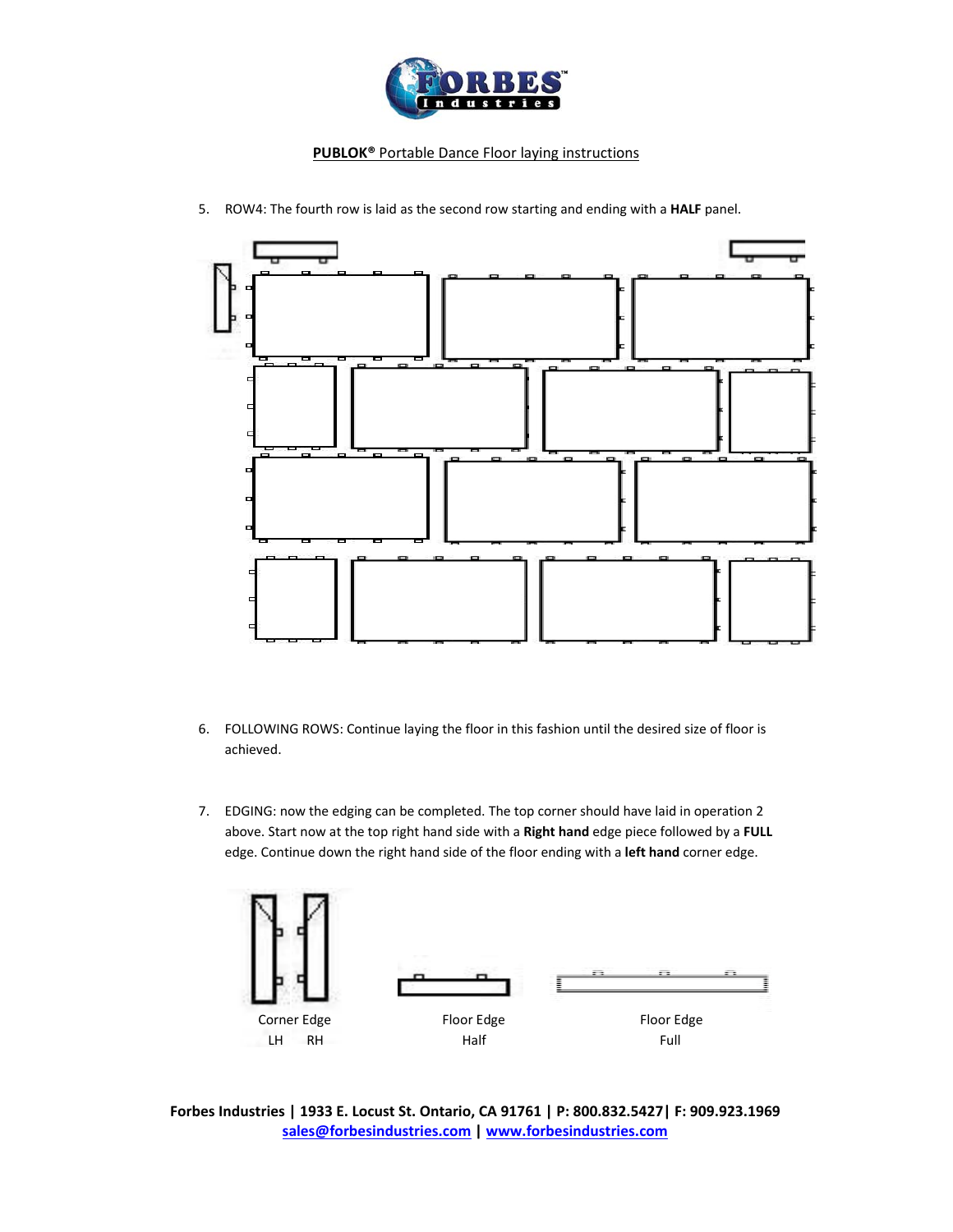

8. Continue across the bottom row from right to left starting with either a **FULL** or **HALF** edge depending on the last row of panels. Continue up the left hand side ending at the top left panel.

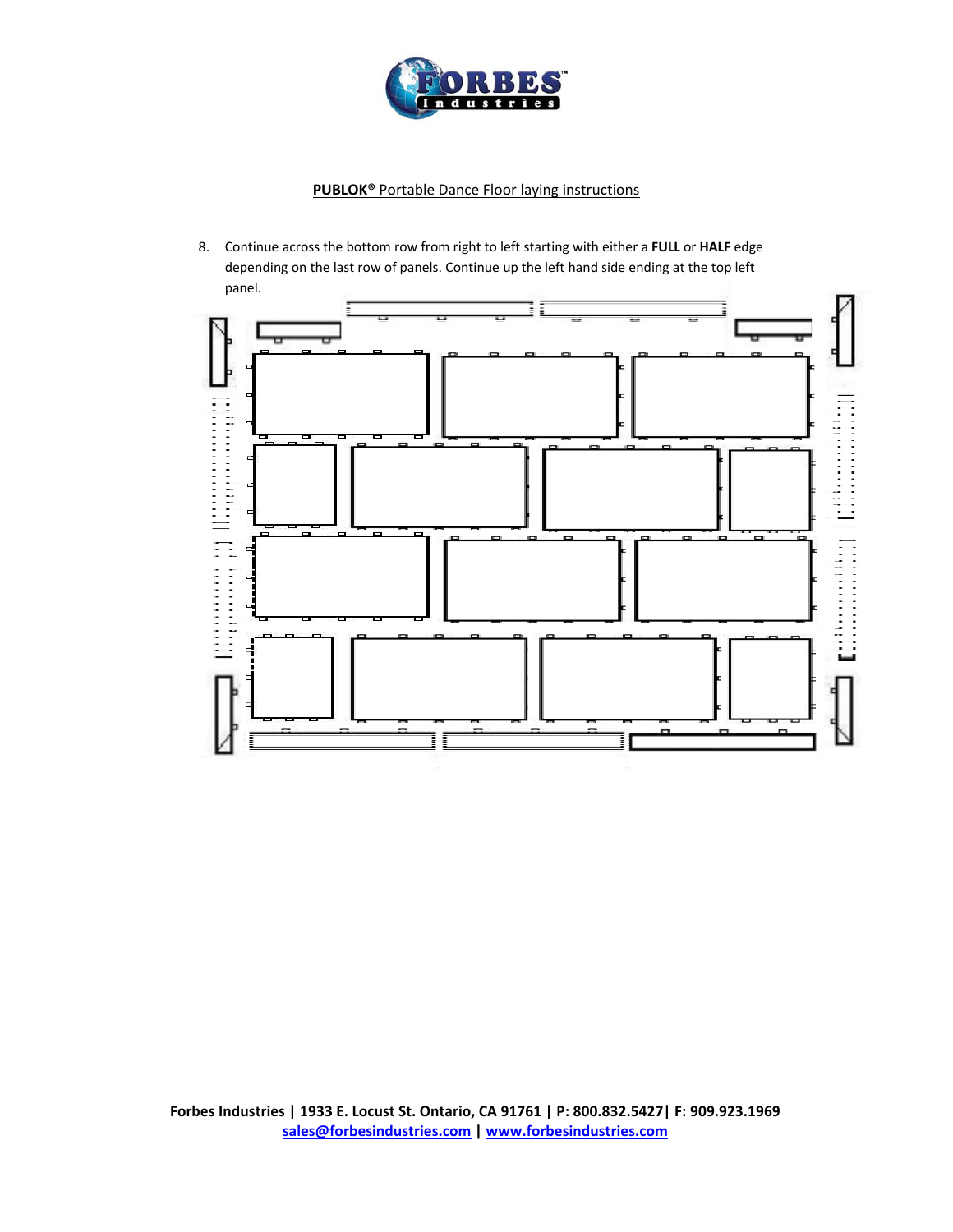

#### **PUBLOK®** Storage Cart



The NEW Publok® storage cart is designed to store and transport a complete 16ft x 16ft portable dance floor complete. The maximum number of **FULL** panels which can be stored in a cart is 28 with a maximum of 8 **HALF** panels which are stored in the rack under the main full panel rack of the cart. If your dance floor is larger than this then the panels and edging will be split between multiple carts. The panels are stored alternately face to face and back to back horizontally in the cart with the edging stored in the sliding tray at the bottom of the cart.

### **PUBLOK®** Portable Dance Floor laying instructions

Loading the cart:

- 1. The panels should be loaded horizontally and face to face and back to back to protect the surfaces of the panels.
- 2. The **HALF** panels sit in the rack under the full panels ensuring that panels are again face to face to avoid damage.
- 3. Pull out the sliding tray and carefully insert the edging. Do not force or drop the edging to avoid damage. Push the tray back in the cart once complete.

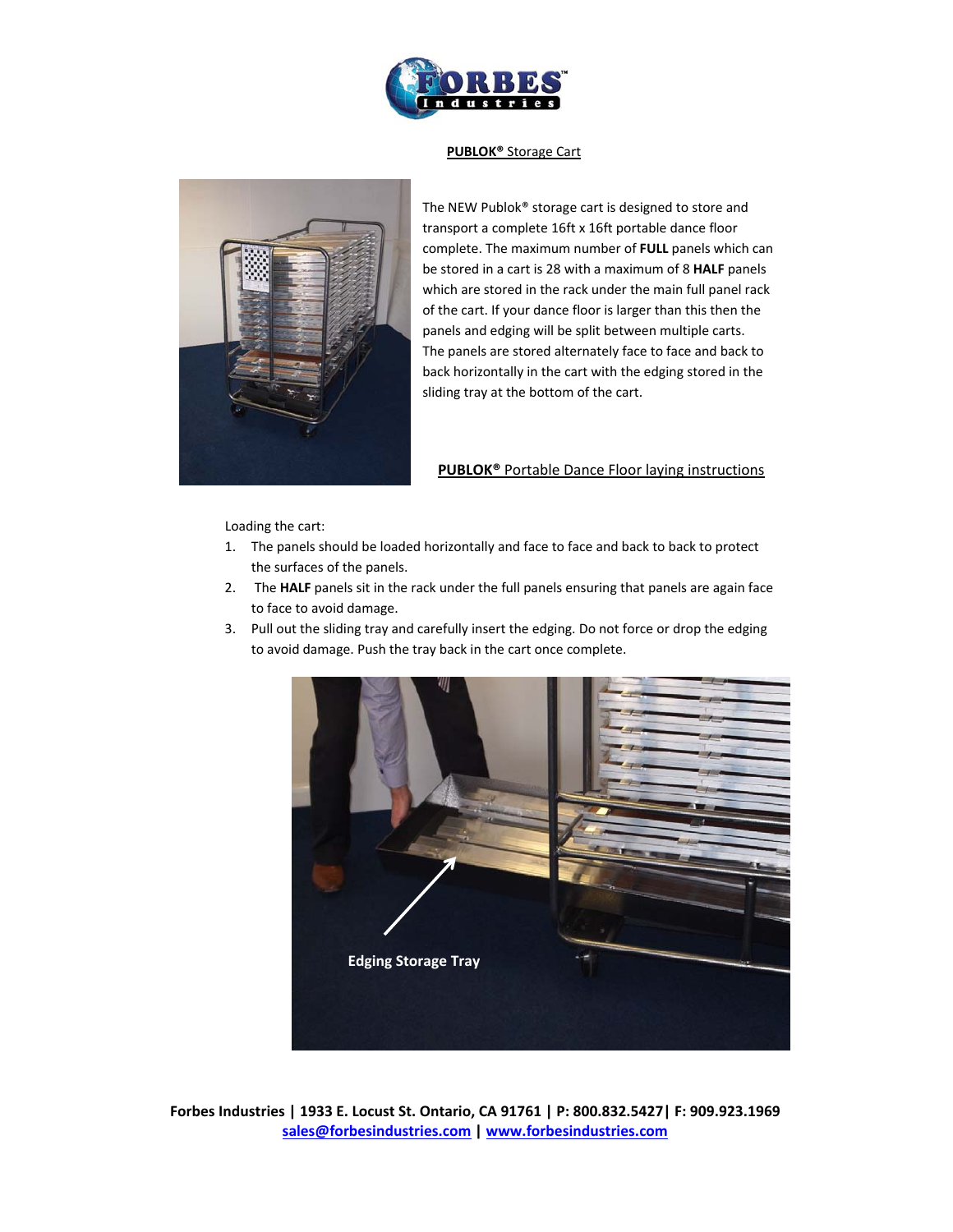

**The user assumes full responsibility for installation and use of the dance floor and associated components.**

Inspect the individual and assembled components periodically and repair as necessary. This product is manufactured using wood, glue and lacquers which, if subjected to excessive heat or flame will burn possibly causing heat, fumes and consumption of oxygen. **This could cause injury or death**

**WARNING:** Do not use or allow the floor to be used if:

- The floor is wet
- Without edging sections
- If the surface is uneven or has chipped, cracked or missing acrylic
- If a gap of more than 5mm is apparent between the panels/edging

# **Failure to adhere to these instructions could cause fall or injury.**

**PUBLOK®** Portable Dance Floor laying instructions

# **Caring for your new portable dance floor:**

Your Publok® portable dance floor is manufactured from a mix of acrylic, plywood and aluminium parts. Although the floor is designed and manufactured to be used in highly paced environment such as hotels and event management activities, it is predominantly a product manufactured from a natural/acrylic source. Care should be used when handling the equipment and the more it is looked after the longer it will last. This product is designed for indoor use only. *IF* due care is taken the floor should perform adequately in a tent or terraced environment *short term,* **it should not** be left as a permanent lay and should be recovered, cleaned and inspected after each function. Please be aware that any moisture ingress is not covered by warranty or guarantee.

- 1. **NEVER** use excessive amounts of water to clean the panels but rather a lightly damp mop or rag, stubborn marks and scuffs are normally removed with a damp rag.
- 2. **ALWAYS** clean up spills and water immediately.
- 3. **ALWAYS** store the product in a well‐ventilated area and **never** in a hot and dry or damp environment.
- 4. **AVOID** excessive exposure to moisture.
- 5. **NEVER** use water or water‐based cleaners or waxes on your wooden floor
- 6. **NEVER** use alcohol, ammonia, kerosene or turpentine on your wooden floor